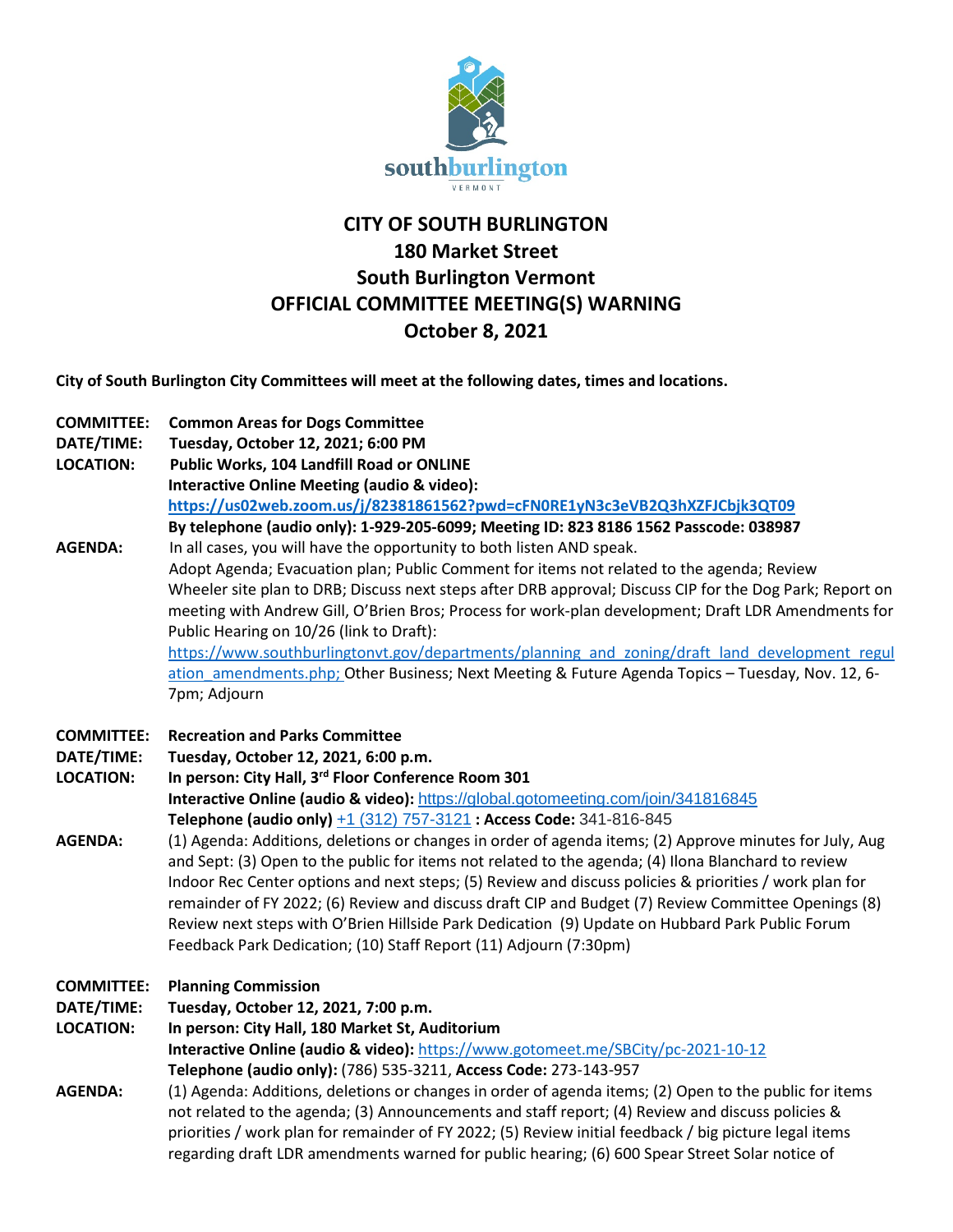application; Commission comments or action; (7) Street name Request: Larkin Way; (8) Meeting Minutes; (9) Other Business; (10) Adjourn (8:55 pm)

## **COMMITTEE: Bicycle & Pedestrian Committee**

**DATE/TIME: Wednesday, October 13, 2021; 5:30 PM**

**LOCATION: City Hall, 180 Market Street, Room 301 or ONLINE Interactive Online Meeting (audio & video)[: https://global.gotomeeting.com/join/658730437](https://global.gotomeeting.com/join/658730437) By telephone (audio only): 1-872-240-3311; Access Code: 658-730-437 In all cases, you will have the opportunity to both listen AND speak. Please note that the video option may not work as the technology in the new building is still being finetuned.**

**AGENDA:** Welcome & directions on emergency evacuation procedures; Changes or additions to the agenda; Comments from the public not related to the agenda; Consideration of minutes from the September 2021 meeting; Updates from the City; Replace Committee Representative on the Climate Action Task Force; Review Bike/Ped Improvements CIP; Review Annual Report; Review Committee Submission for City-wide Priorities; Review/Comment on Proposed LDR Amendments; Google Drive "Read Me" file/organization; Income Sensitive Driving Violation Fees; Confirm Next Meeting; Adjourn.

## **COMMITTEE: Energy Committee**

**DATE/TIME: Wednesday October 13, 2021, 6:30 PM**

**LOCATION: City Hall at 180 Market St, Board Room – 201 Interactive online meeting:** <https://www.gotomeet.me/SouthBurlingtonVT/ec10132021> **Phone:** [+1 \(872\) 240-3212;](tel:+18722403212,,219123557) **Phone Access Code:** 219-123-557

**AGENDA:** Call to order; Select scribe; Emergency evacuation plans; Comments from the public not related to the agenda; Any change in the order of the agenda; Approve draft minutes from Sept 2 and Sept 20; Update on CCRPC project to develop CAP (from Paul Conner and/or Melanie Needle); Update on formation of Climate Action Task Force; Finalize FY23 Workplan for the City Council (due Sept/Oct); see the Policy Priorities and Strategies Process Planning memo from Jessie Baker; Review, edit, and approve FY22 annual report (drafted by MJ); Update on state-wide climate council and discussions of hydro-power CO2 accounting; Ideas for funds from Energy Prize Solar Consortium, etc. - bike shelter proposal; Internships - update on Tina's project; Discuss recommended process to calculate cost-savings and emissions benefits from Honda Clarity lease (Tim P.); Commercial electric lawncare equipment demo report (Keith); Dude Solutions energy management module demo planning; Updates on ongoing Actions/Projects; Adjourn meeting

## **COMMITTEE: Board of Civil Authority**

## **DATE/TIME: October 14, 2021, 6:00 p.m.**

## **LOCATION: City Hall at 180 Market St, room 301**

**AGENDA:** Call to order; Emergency evacuation plans; Comments from the public not related to the agenda; Any change in the order of the agenda; Approve minutes from October 7, 2021; BCA oath administered; Hear appeals from: Lynn Vera (11 Pavilion Dr), Thomas & Maureen Rees (20 Keari Lane), Dion Murnaghan (133 Golf Course Rd), Joseph & Susan Finnigan (85 Upswept Lane), Katarina Khosravi (192 South Pointe Dr); Hear inspection reports from 9/16 and 9/17; Enter into deliberative sessions to make assessment decision (not open to the public); Other business; Adjournment

## **COMMITTEE: Board of Civil Authority**

## **DATE/TIME: October 16, 2021, 9:00 a.m.**

## **LOCATION: City Hall at 180 Market St, Auditorium**

**AGENDA:** Call to order; Emergency evacuation plans; Comments from the public not related to the agenda; Any change in the order of the agenda; BCA oath administered; Hear appeals from: Clare & Sam Wool (51 Van Sicklen Rd), Joe & Julie Patrissi (56 Economou Farm Rd), Nancy & Bill Jacobus (130 Economou Farm Rd), Lucille LaCount (201 Economou Farm Rd), Edward Delfoe (161 Economou Farm Rd), Mark Patane & Elaine Bodette (20 Southview Dr), Brett Grabowski (112 Springhouse Rd), Todd Ciardelli (25 Baldwin Ave); Other business; Adjournment